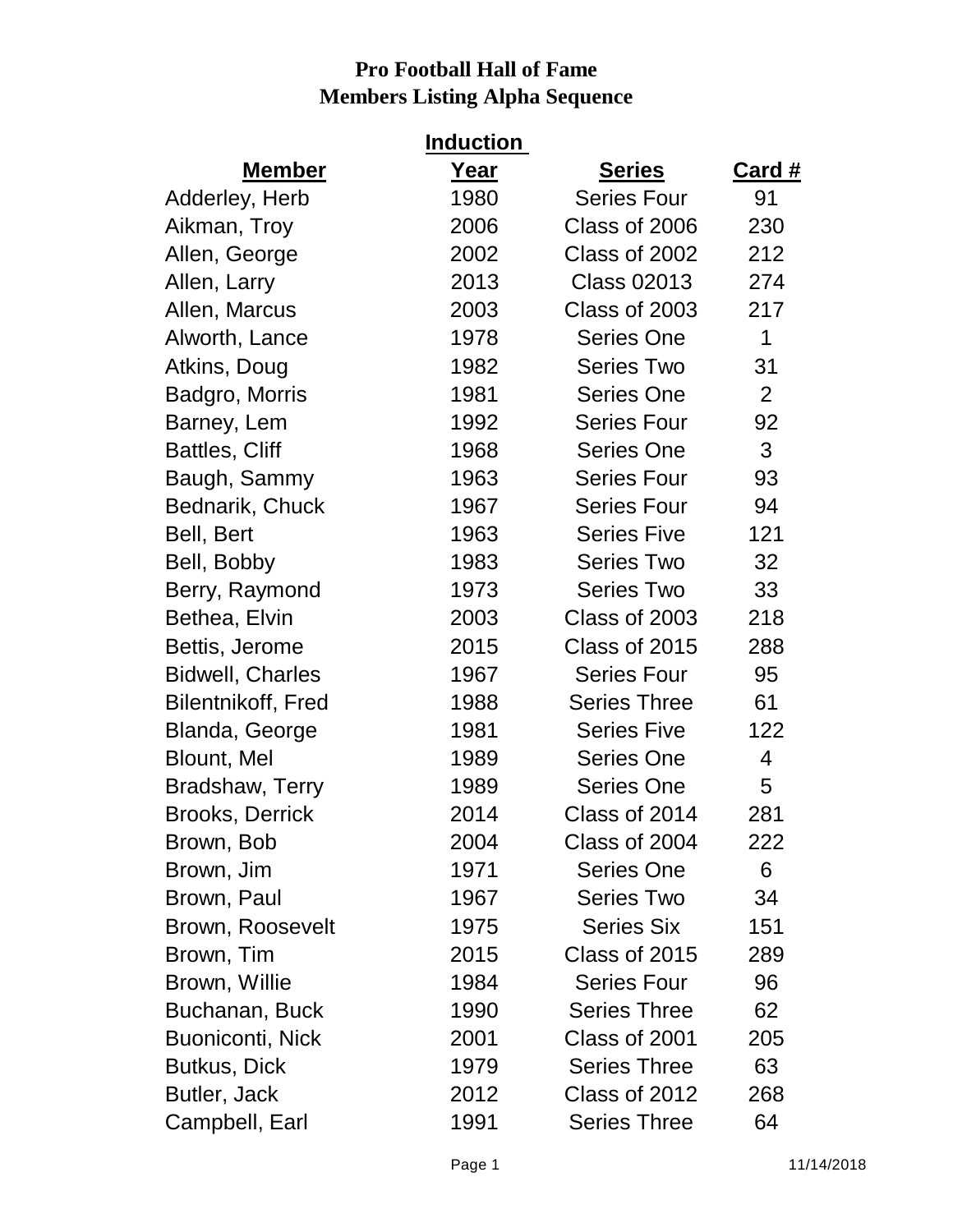|                        | <b>Induction</b> |                     |                |
|------------------------|------------------|---------------------|----------------|
| <b>Member</b>          | Year             | <b>Series</b>       | Card #         |
| Canadeo, Tony          | 1974             | <b>Series Three</b> | 65             |
| Carr, Joe              | 1963             | <b>Series Five</b>  | 123            |
| Carson, Harry          | 2006             | Class of 2006       | 231            |
| Carter, Cris           | 2013             | <b>Class 02013</b>  | 275            |
| Casper, Dave           | 2002             | Class of 2002       | 213            |
| Chamberlin, Guy        | 1965             | <b>Series Two</b>   | 35             |
| Christensian, Jack     | 1970             | <b>Series Six</b>   | 152            |
| Clark, Earl "Dutch"    | 1963             | <b>Series Two</b>   | 36             |
| Connor, George         | 1975             | <b>Series One</b>   | $\overline{7}$ |
| Conzelman, Jimmy       | 1964             | <b>Series Two</b>   | 37             |
| Creekmur, Lou          | 1996             | Class of '96        | 181            |
| Csonka, Larry          | 1987             | <b>Series Five</b>  | 124            |
| Culp, Curley           | 2013             | <b>Class 02013</b>  | 276            |
| Davis, Al              | 1992             | <b>Series Four</b>  | 97             |
| Davis, Willie          | 1981             | <b>Series Six</b>   | 153            |
| Dawson, Dermontti      | 2012             | Class of 2012       | 269            |
| Dawson, Len            | 1987             | <b>Series Two</b>   | 38             |
| Dean, Fred             | 2008             | Class of 2008       | 242            |
| DeBartolo, Jr., Edward | 2016             | Class of 2016       | 296            |
| DeLamielleure, Joe     | 2003             | Class of 2003       | 219            |
| Dent, Richard          | 2011             | Class of 2011       | 261            |
| Dickerson, Eric        | 1999             | Class of '99        | 195            |
| Dierdorf, Dan          | 1996             | Class of '96        | 182            |
| Ditka, Mike            | 1988             | <b>Series Two</b>   | 39             |
| Doleman, Chris         | 2012             | Class of 2012       | 270            |
| Donovan, Art           | 1968             | <b>Series Three</b> | 66             |
| Dorsett, Tony          | 1994             | <b>Series Six</b>   | 154            |
| Driscoll, Paddy        | 1965             | <b>Series Five</b>  | 125            |
| Dudley, Bill           | 1996             | <b>Series Four</b>  | 98             |
| Dungy, Tony            | 2016             | Class of 2016       | 297            |
| Edwards, Turk          | 1969             | <b>Series One</b>   | 8              |
| Eller, Carl            | 2004             | Class of 2004       | 223            |
| Elway, John            | 2004             | Class of 2004       | 224            |
| Ewbank, Weeb           | 1978             | <b>Series Four</b>  | 99             |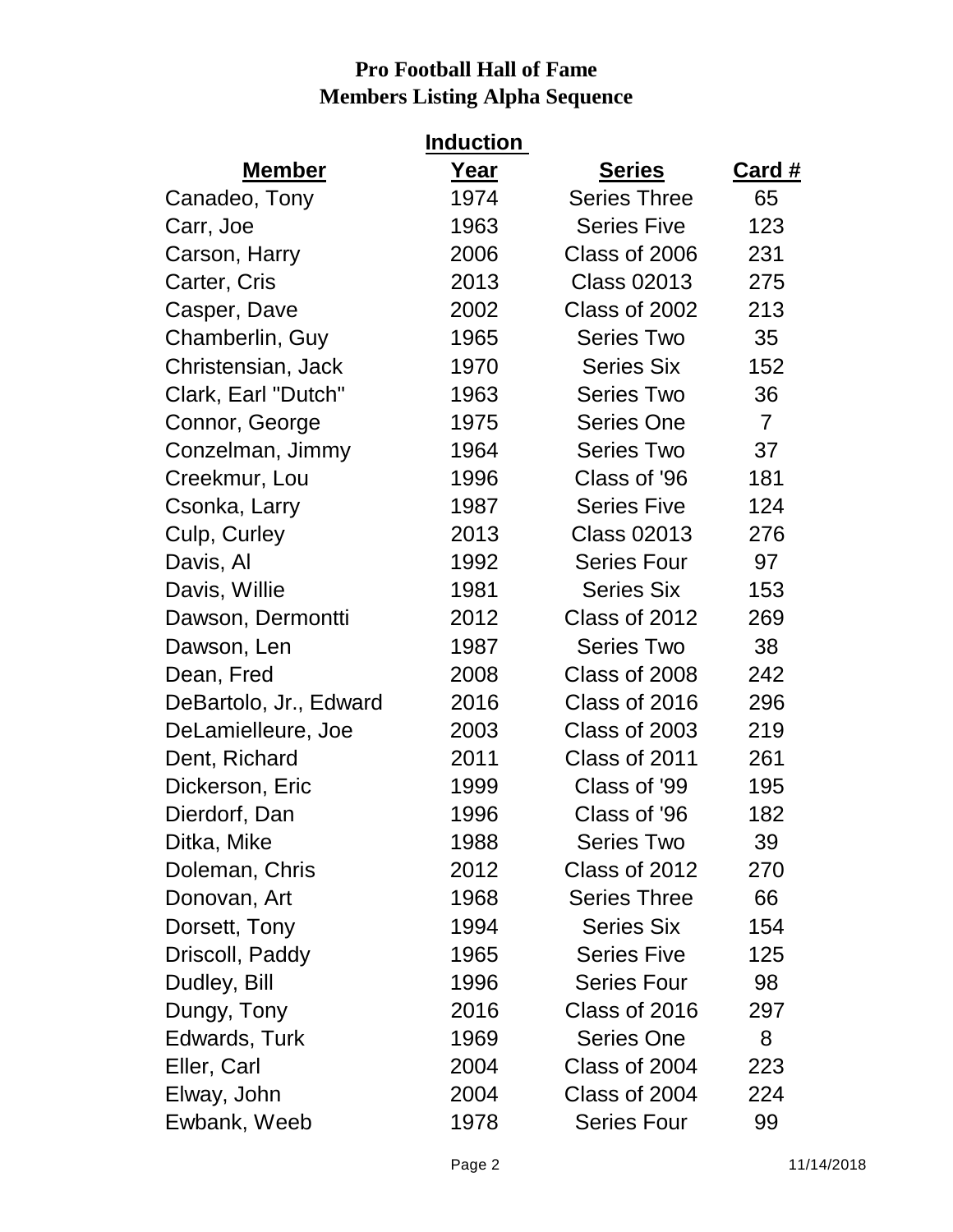|                  | <u>Induction_</u> |                     |                 |
|------------------|-------------------|---------------------|-----------------|
| <b>Member</b>    | Year              | <b>Series</b>       | <u>Card #</u>   |
| Faulk, Marshall  | 2011              | Class of 2011       | 262             |
| Favre, Brett     | 2016              | Class of 2016       | 298             |
| Fears, Tom       | 1970              | <b>Series One</b>   | 9               |
| Finks, Jim       | 1995              | Class of '95        | 176             |
| Flaherty, Ray    | 1976              | <b>Series Three</b> | 67              |
| Ford, Len        | 1976              | <b>Series Four</b>  | 100             |
| Fortman, Dan     | 1965              | <b>Series Two</b>   | 40              |
| Fouts, Dan       | 1993              | <b>Series Five</b>  | 126             |
| Friedman, Bennie | 2005              | Class of 2005       | 226             |
| Gatski, Frank    | 1985              | <b>Series Two</b>   | 41              |
| George, Bill     | 1974              | <b>Series Two</b>   | 42              |
| Gibbs, Joe       | 1996              | Class of '96        | 183             |
| Gifford, Frank   | 1977              | <b>Series One</b>   | 10              |
| Gillman, Sid     | 1983              | <b>Series Four</b>  | 101             |
| Graham, Otto     | 1965              | Series One          | 11              |
| Grange, Red      | 1963              | <b>Series One</b>   | 12 <sub>2</sub> |
| Grant, Bud       | 1994              | <b>Series Six</b>   | 155             |
| Green, Darrell   | 2008              | Class of 2008       | 243             |
| Greene, Joe      | 1987              | <b>Series Six</b>   | 156             |
| Greene, Kevin    | 2016              | Class of 2016       | 299             |
| Gregg, Forrest   | 1977              | <b>Series Three</b> | 68              |
| Griese, Bob      | 1990              | <b>Series Five</b>  | 127             |
| Grimm, Russ      | 2010              | Class of 2010       | 254             |
| Groza, Lou       | 1974              | <b>Series Three</b> | 69              |
| Guy, Ray         | 2014              | Class of 2014       | 282             |
| Guyon, Joe       | 1966              | <b>Series Six</b>   | 157             |
| Halas, George    | 1963              | <b>Series One</b>   | 13              |
| Haley, Charles   | 2015              | Class of 2015       | 290             |
| Ham, Jack        | 1988              | <b>Series Four</b>  | 102             |
| Hampton, Dave    | 2002              | Class of 2002       | 214             |
| Hanburger, Chris | 2011              | Class of 2011       | 263             |
| Hannah, John     | 1991              | <b>Series Three</b> | 70              |
| Harris, Franco   | 1990              | <b>Series Six</b>   | 158             |
| Harrison, Marvin | 2016              | Class of 2016       | 300             |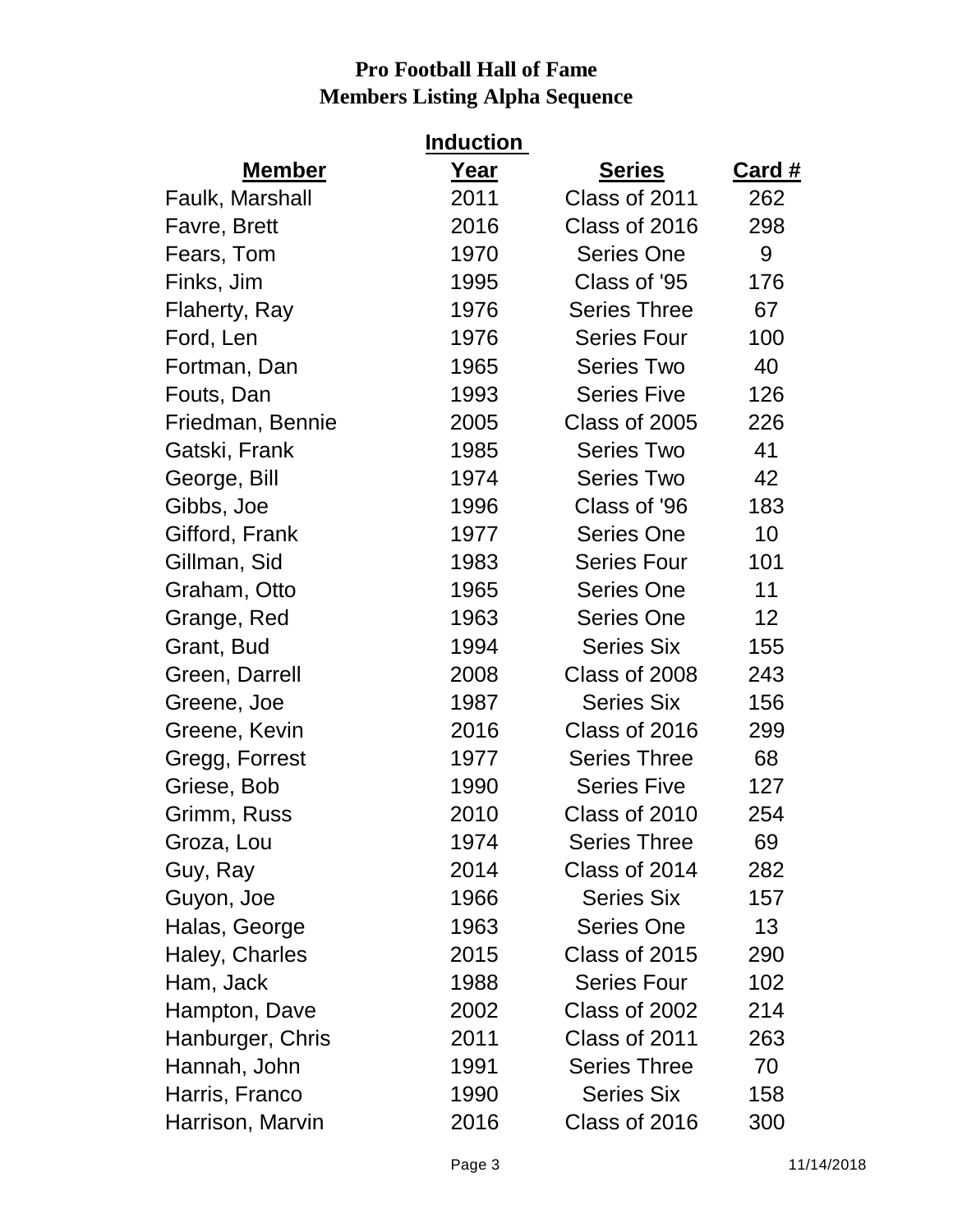|                  | <b>Induction</b> |                     |               |
|------------------|------------------|---------------------|---------------|
| <b>Member</b>    | Year             | <b>Series</b>       | <u>Card #</u> |
| Hayes, Bob       | 2009             | Class of 2009       | 248           |
| Haynes, Mike     | 1997             | Class of '97        | 186           |
| Healey, Ed       | 1964             | <b>Series Five</b>  | 128           |
| Hein, Mel        | 1963             | <b>Series Four</b>  | 103           |
| Hendricks, Ted   | 1990             | <b>Series Six</b>   | 159           |
| Henry, Pete      | 1963             | <b>Series Five</b>  | 129           |
| Herber, Arnie    | 1966             | <b>Series Six</b>   | 160           |
| Hewitt, Bill     | 1971             | <b>Series Four</b>  | 104           |
| Hickerson, Gene  | 2007             | Class of 2007       | 236           |
| Hinkle, Clark    | 1964             | <b>Series One</b>   | 14            |
| Hirsch, Elroy    | 1968             | <b>Series Two</b>   | 43            |
| Hornung, Paul    | 1986             | <b>Series Two</b>   | 44            |
| Houston, Ken     | 1986             | <b>Series Five</b>  | 130           |
| Hubbard, Cal     | 1963             | <b>Series One</b>   | 15            |
| Huff, Sam        | 1982             | <b>Series One</b>   | 16            |
| Humphrey, Claude | 2014             | Class of 2014       | 283           |
| Hunt, Lamar      | 1972             | <b>Series Five</b>  | 131           |
| Hutson, Don      | 1963             | <b>Series Three</b> | 71            |
| Irvin, Michael   | 2007             | Class of 2007       | 237           |
| Jackson, Ricky   | 2010             | Class of 2010       | 255           |
| Johnson, Jimmy   | 1994             | <b>Series Six</b>   | 161           |
| Johnson, John H  | 1987             | <b>Series Two</b>   | 45            |
| Joiner, Charlie  | 1996             | Class of '96        | 184           |
| Jones, Deacon    | 1980             | <b>Series Three</b> | 72            |
| Jones, Stan      | 1991             | <b>Series Three</b> | 73            |
| Jones, Walter    | 2014             | Class of 2014       | 284           |
| Jordon, Henry    | 1995             | Class of '95        | 177           |
| Jurgensen, Sonny | 1983             | <b>Series Three</b> | 74            |
| Kelly, Jim       | 2002             | Class of 2002       | 215           |
| Kelly, Leroy     | 1994             | <b>Series Six</b>   | 162           |
| Kennedy, Cortez  | 2012             | Class of 2012       | 271           |
| Kiesling, Walt   | 1966             | <b>Series Two</b>   | 46            |
| Kinard, Frank    | 1971             | <b>Series One</b>   | 17            |
| Krause, Paul     | 1998             | Class of '98        | 190           |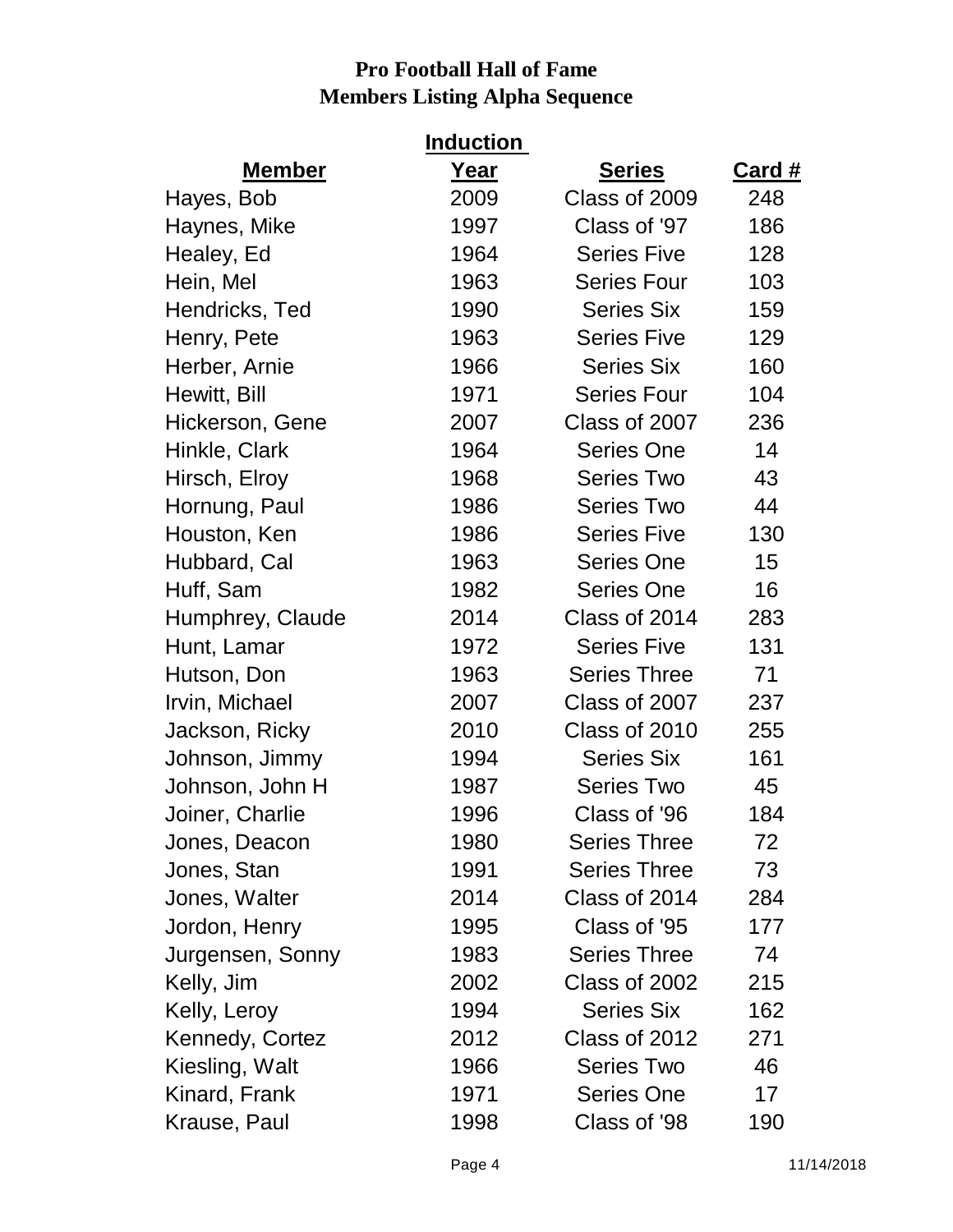|                  | <b>Induction</b> |                     |               |
|------------------|------------------|---------------------|---------------|
| <b>Member</b>    | <u>Year</u>      | <b>Series</b>       | <u>Card #</u> |
| Lambeau, Curley  | 1963             | <b>Series Six</b>   | 163           |
| Lambert, Jack    | 1990             | <b>Series Five</b>  | 132           |
| Landry, Tom      | 1990             | <b>Series Five</b>  | 133           |
| Lane, Dick       | 1974             | <b>Series One</b>   | 18            |
| Langer, Jim      | 1987             | <b>Series Six</b>   | 164           |
| Lanier, Willie   | 1986             | <b>Series Five</b>  | 134           |
| Largent, Steve   | 1995             | Class of '95        | 178           |
| Lary, Yale       | 1979             | <b>Series Two</b>   | 47            |
| Lavelli, Dante   | 1975             | <b>Series Four</b>  | 105           |
| Layne, Bobby     | 1967             | <b>Series Two</b>   | 48            |
| LeBeau, Dick     | 2010             | Class of 2010       | 256           |
| Leemans, Tuffy   | 1978             | <b>Series Two</b>   | 49            |
| Levy, Marv       | 2001             | Class of 2001       | 206           |
| Lilly, Bob       | 1980             | <b>Series Four</b>  | 106           |
| Little, Floyd    | 2010             | Class of 2010       | 257           |
| Little, Larry    | 1993             | <b>Series Five</b>  | 135           |
| Lofton, James    | 2003             | Class of 2003       | 220           |
| Lombardi, Vince  | 1971             | <b>Series Three</b> | 75            |
| Long, Howie      | 2000             | Class of 2000       | 200           |
| Lott, Ronnie     | 2000             | Class of 2000       | 201           |
| Luckman, Sid     | 1965             | <b>Series One</b>   | 19            |
| Lyman, Link      | 1964             | <b>Series Six</b>   | 165           |
| Mack, Tom        | 1999             | Class of '99        | 196           |
| Mackey, John     | 1992             | <b>Series Four</b>  | 107           |
| Madden, John     | 2006             | Class of 2006       | 232           |
| Mara, Tim        | 1963             | <b>Series Three</b> | 76            |
| Mara, Wellington | 1997             | Class of '97        | 187           |
| Marchetti, Gino  | 1972             | <b>Series Six</b>   | 166           |
| Marino, Dan      | 2005             | Class of 2005       | 227           |
| Marshall, George | 1963             | <b>Series Two</b>   | 50            |
| Martin, Curtis   | 2012             | Class of 2012       | 272           |
| Matson, Ollie    | 1972             | <b>Series Three</b> | 77            |
| Matthews, Bruce  | 2007             | Class of 2007       | 238           |
| Maynard, Don     | 1987             | <b>Series Five</b>  | 136           |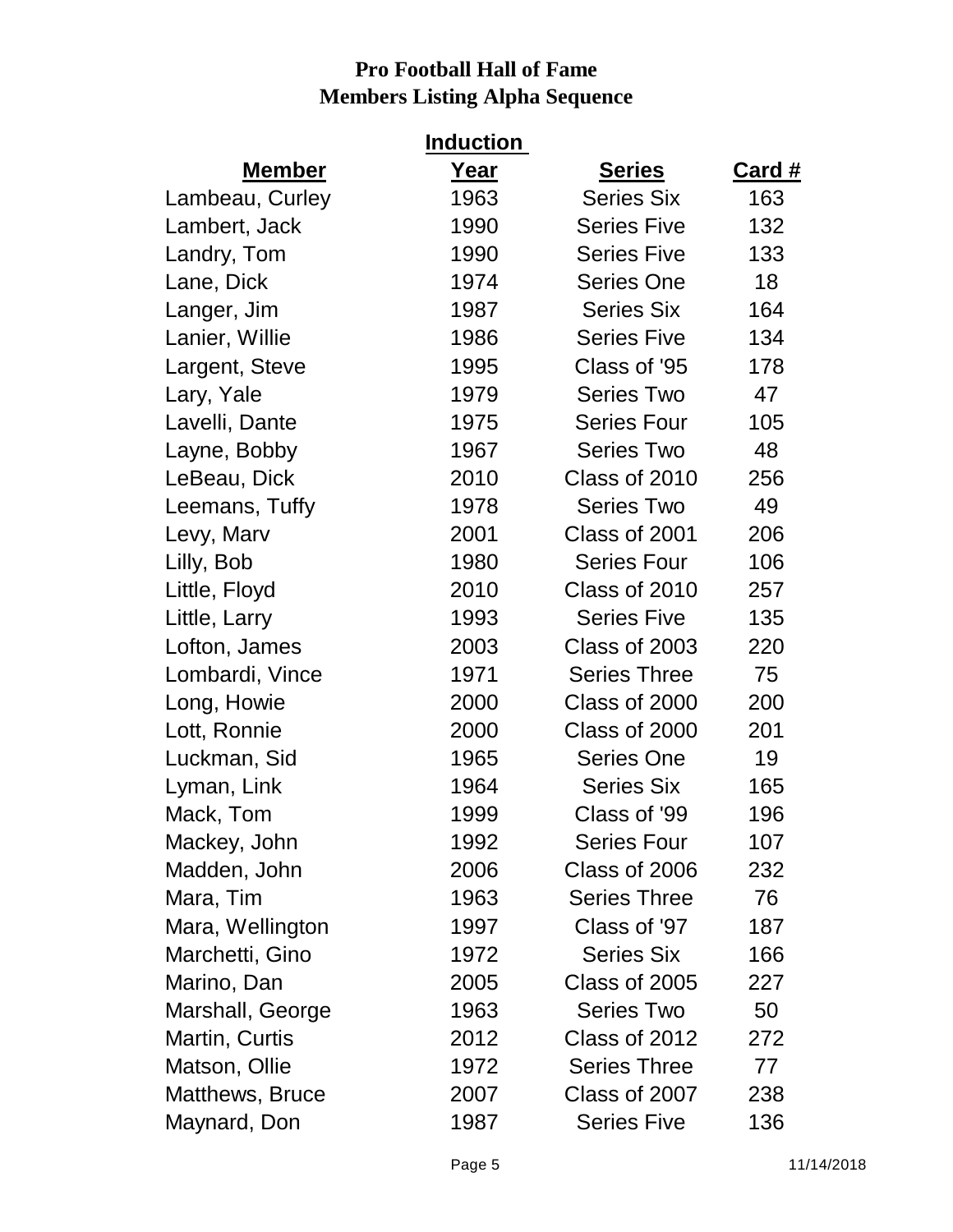|                   | <u>Induction</u> |                     |               |
|-------------------|------------------|---------------------|---------------|
| <b>Member</b>     | Year             | <b>Series</b>       | <u>Card #</u> |
| McAfee, George    | 1996             | <b>Series Two</b>   | 51            |
| McComrack, Mike   | 1984             | <b>Series Three</b> | 78            |
| McDaniel, Randall | 2009             | Class of 2009       | 249           |
| McDonald, Tommy   | 1998             | Class of '98        | 191           |
| McElhenny, Hugh   | 1970             | <b>Series Four</b>  | 108           |
| McNally, Johnny   | 1963             | <b>Series Three</b> | 79            |
| Michalske, Mike   | 1964             | <b>Series Four</b>  | 109           |
| Milner, Wayne     | 1968             | <b>Series Two</b>   | 52            |
| Mitchell, Bobby   | 1983             | <b>Series One</b>   | 20            |
| Mix, Ron          | 1979             | <b>Series Four</b>  | 110           |
| Monk, Art         | 2008             | Class of 2008       | 244           |
| Montana, Joe      | 2000             | Class of 2000       | 202           |
| Moon, Warren      | 2006             | Class of 2006       | 233           |
| Moore, Lenny      | 1975             | <b>Series Five</b>  | 137           |
| Motley, Marion    | 1968             | <b>Series Three</b> | 80            |
| Munchak, Mike     | 2001             | Class of 2001       | 207           |
| Munoz, Anthony    | 1998             | Class of '98        | 192           |
| Musso, George     | 1982             | <b>Series Three</b> | 81            |
| Nagurski, Bronko  | 1963             | <b>Series Two</b>   | 53            |
| Namath, Joe       | 1985             | <b>Series Two</b>   | 54            |
| Neale, Earle      | 1969             | <b>Series Three</b> | 82            |
| Nevers, Ernie     | 1963             | <b>Series Six</b>   | 167           |
| Newsome, Ozzie    | 1999             | Class of '99        | 197           |
| Nitschke, Ray     | 1978             | <b>Series Two</b>   | 55            |
| Noll, Chuck       | 1993             | <b>Series Five</b>  | 138           |
| Nomellini, Leo    | 1969             | <b>Series Four</b>  | 111           |
| Ogden, Jonathan   | 2013             | <b>Class 02013</b>  | 277           |
| Olsen, Merlin     | 1982             | Series One          | 21            |
| Otto, Jim         | 1980             | <b>Series Five</b>  | 139           |
| Owen, Steve       | 1966             | <b>Series Four</b>  | 112           |
| Pace, Orlando     | 2016             | Class of 2016       | 301           |
| Page, Alan        | 1972             | <b>Series Four</b>  | 113           |
| Parcells, Bill    | 2013             | <b>Class 02013</b>  | 278           |
| Parker, Clarence  | 1972             | <b>Series Three</b> | 83            |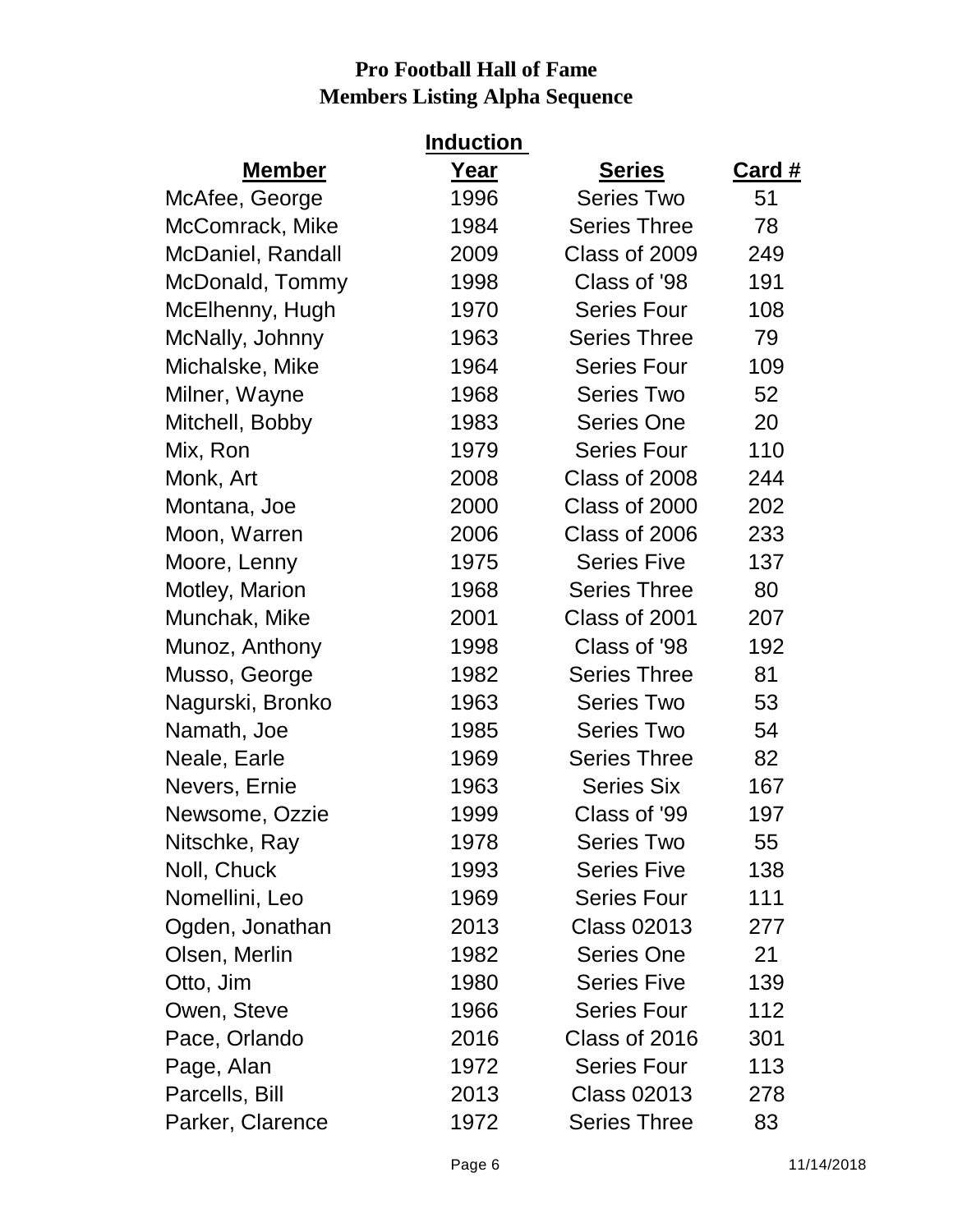|                  | <u>Induction</u> |                     |               |
|------------------|------------------|---------------------|---------------|
| <b>Member</b>    | Year             | <b>Series</b>       | <u>Card #</u> |
| Parker, Jim      | 1973             | <b>Series One</b>   | 22            |
| Payton, Walter   | 1993             | <b>Series Five</b>  | 140           |
| Perry, Joe       | 1969             | <b>Series One</b>   | 23            |
| Pihos, Pete      | 1970             | <b>Series Three</b> | 84            |
| Polian, Bill     | 2015             | Class of 2015       | 291           |
| Pollard, Fritz   | 2005             | Class of 2005       | 228           |
| Randle, John     | 2010             | Class of 2010       | 258           |
| Ray, Hugh        | 1966             | <b>Series Five</b>  | 141           |
| Reed, Andre      | 2014             | Class of 2014       | 285           |
| Reeves, Dan      | 1967             | <b>Series Four</b>  | 114           |
| Renfro, Mel      | 1996             | Class of '96        | 185           |
| Rice, Jerry      | 2010             | Class of 2010       | 260           |
| Richter, Les     | 2011             | Class of 2011       | 264           |
| Riggins, John    | 1992             | <b>Series Four</b>  | 115           |
| Ringo, Jim       | 1981             | <b>Series Two</b>   | 56            |
| Roaf, Willie     | 2012             | Class of 2012       | 273           |
| Robinson, Dave   | 2013             | <b>Class 02013</b>  | 279           |
| Robustelli, Andy | 1971             | <b>Series Five</b>  | 142           |
| Rooney, Art      | 1964             | <b>Series Two</b>   | 57            |
| Rooney, Dan      | 2000             | Class of 2000       | 203           |
| Rozelle, Pete    | 1985             | <b>Series One</b>   | 24            |
| Sabol, Ed        | 2011             | Class of 2011       | 265           |
| Sanders Barry    | 2004             | Class of 2004       | 225           |
| Sanders, Charlie | 2007             | Class of 2007       | 239           |
| Sanders, Deion   | 2011             | Class of 2011       | 266           |
| Sapp, Warren     | 2013             | <b>Class 02013</b>  | 280           |
| Sayers, Gale     | 1977             | <b>Series Four</b>  | 116           |
| Schmidt, Joe     | 1973             | <b>Series Five</b>  | 144           |
| Schramm, Tex     | 1991             | <b>Series Three</b> | 85            |
| Seau, Junior     | 2015             | Class of 2015       | 292           |
| Selmon, Lee Roy  | 1995             | Class of '95        | 179           |
| Sharpe, Shannon  | 2011             | Class of 2011       | 267           |
| Shaw, Billy      | 1999             | Class of '99        | 198           |
| Shell, Art       | 1989             | <b>Series One</b>   | 25            |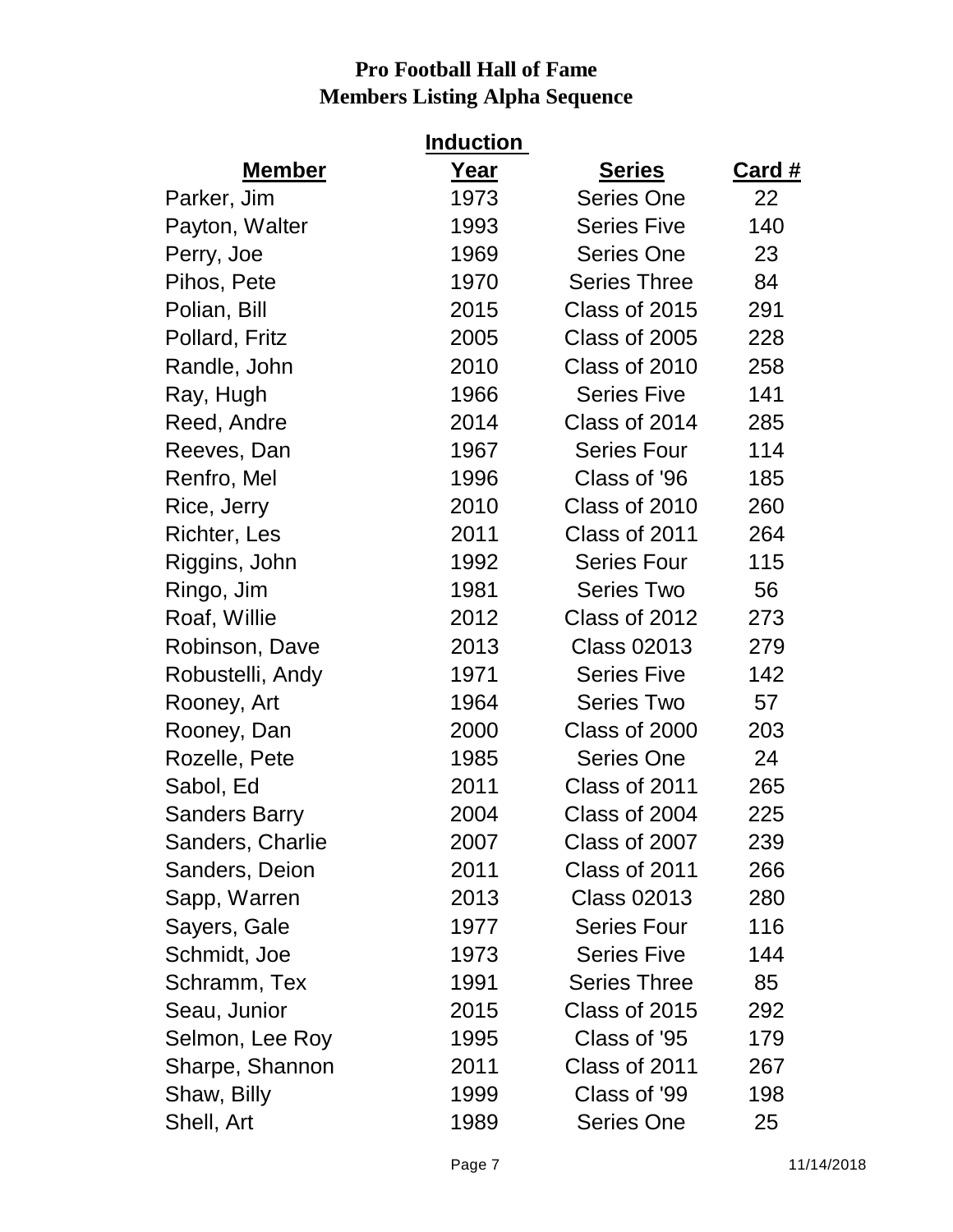|                        | <b>Induction</b> |                     |               |
|------------------------|------------------|---------------------|---------------|
| <b>Member</b>          | <u>Year</u>      | <b>Series</b>       | <u>Card #</u> |
| Shields, Will          | 2015             | Class of 2015       | 293           |
| Shula, Don             | 1997             | Class of '97        | 188           |
| Simpson, O.J.          | 1985             | <b>Series Six</b>   | 168           |
| Singletary, Mike       | 1998             | Class of '98        | 193           |
| Slater, Jackie         | 2001             | Class of 2001       | 208           |
| Smith, Bruce           | 2009             | Class of 2009       | 250           |
| Smith, Emmitt          | 2010             | Class of 2010       | 259           |
| Smith, Jackie          | 1994             | <b>Series Six</b>   | 169           |
| St. Clair, Bob         | 1990             | <b>Series Five</b>  | 143           |
| Stabler, Ken           | 2016             | Class of 2016       | 302           |
| Stallworth, John       | 2002             | Class of 2002       | 216           |
| Stanfel, Dick          | 2016             | Class of 2016       | 303           |
| Starr, Bart            | 1977             | <b>Series Six</b>   | 170           |
| Staubach, Roger        | 1985             | <b>Series Three</b> | 86            |
| <b>Stautner, Ernie</b> | 1969             | <b>Series Six</b>   | 171           |
| Stenerud, Jan          | 1991             | <b>Series Three</b> | 87            |
| Stephenson, Dwight     | 1998             | Class of '98        | 194           |
| Strahan, Michael       | 2014             | Class of 2014       | 286           |
| Stram, Hank            | 2003             | Class of 2003       | 221           |
| Strong, Ken            | 1967             | <b>Series Four</b>  | 117           |
| Stydahar, Joe          | 1967             | <b>Series Two</b>   | 58            |
| Swann, Lynn            | 2001             | Class of 2001       | 209           |
| Tarkenton, Fran        | 1986             | <b>Series One</b>   | 26            |
| Taylor, Charley        | 1984             | <b>Series Two</b>   | 59            |
| Taylor, Jim            | 1976             | <b>Series Five</b>  | 145           |
| Taylor, Lawrence       | 1999             | Class of '99        | 199           |
| Thomas, Derrick        | 2009             | Class of 2009       | 251           |
| Thomas, Emmitt         | 2008             | Class of 2008       | 245           |
| Thomas, Thurmas        | 2007             | Class of 2007       | 240           |
| Thorpe, Jim            | 1963             | <b>Series One</b>   | 27            |
| Tingelhoff, Mick       | 2015             | Class of 2015       | 294           |
| Tippett, Andre         | 2008             | Class of 2008       | 246           |
| Tittle, YA             | 1971             | <b>Series Three</b> | 88            |
| Trafton, George        | 1964             | <b>Series Six</b>   | 172           |